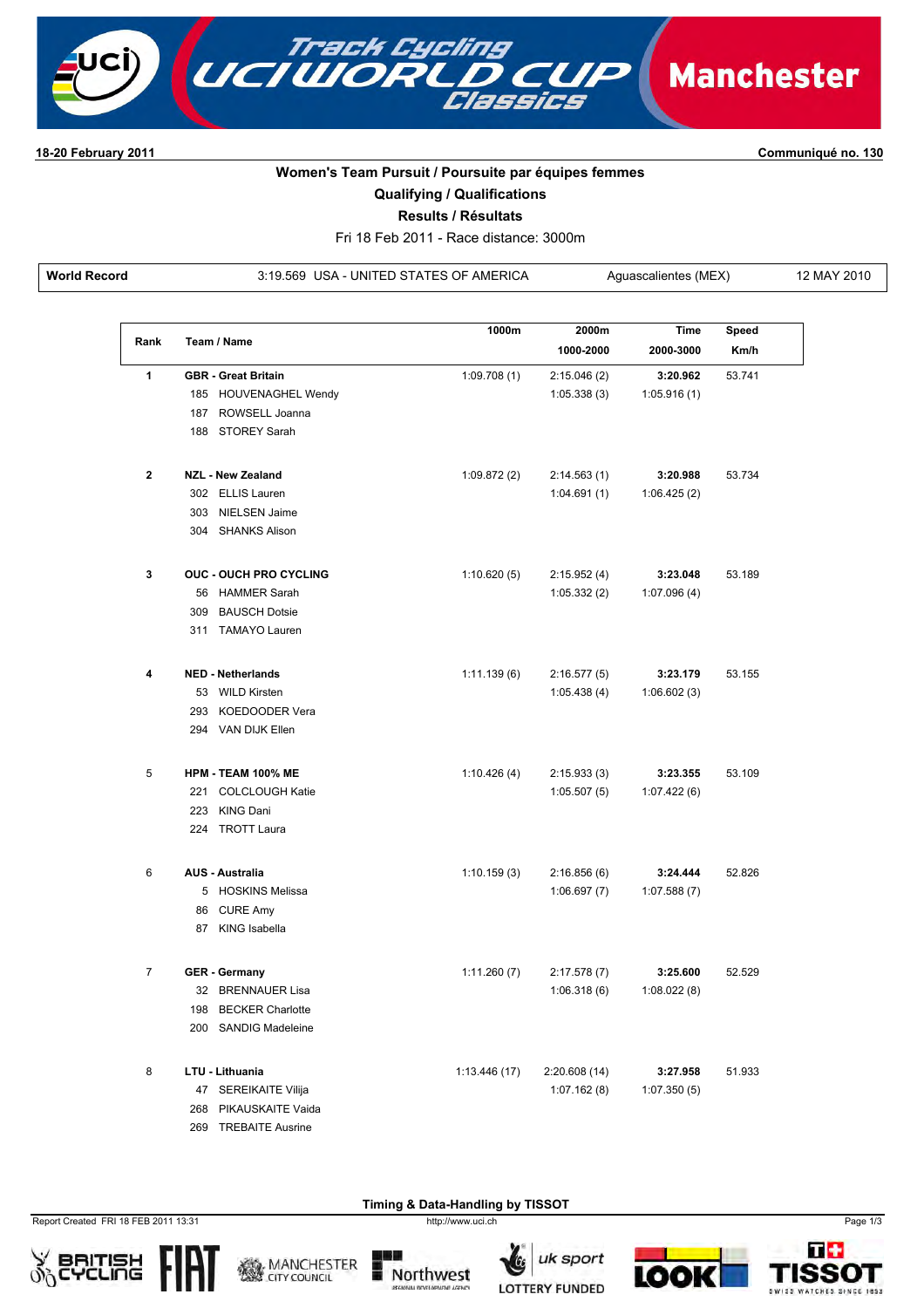

18-20 February 2011

Communiqué no. 130

## Women's Team Pursuit / Poursuite par équipes femmes

**Qualifying / Qualifications** 

Results / Résultats

Fri 18 Feb 2011 - Race distance: 3000m

**World Record** 

3:19.569 USA - UNITED STATES OF AMERICA

| Aguascalientes (MEX) |  |
|----------------------|--|
|----------------------|--|

12 MAY 2010

| Rank | Team / Name          |                            | 1000m         | 2000m                        | <b>Time</b>   | Speed  |
|------|----------------------|----------------------------|---------------|------------------------------|---------------|--------|
|      |                      |                            |               | 1000-2000                    | 2000-3000     | Km/h   |
| 9    | <b>BEL - Belgium</b> |                            | 1:12.065(11)  | 2:19.694(8)                  | 3:28.443      | 51.812 |
|      |                      | 9 D'HOORE Jolien           |               | 1:07.629(9)                  | 1:08.749(10)  |        |
|      |                      | 97 DAAMS Jessie            |               |                              |               |        |
|      |                      | 98 DRUYTS Kelly            |               |                              |               |        |
| 10   | <b>KOR - Korea</b>   |                            | 1:12.322(13)  | 2:20.207 (13)                | 3:28.947      | 51.687 |
|      |                      | 44 LEE Min Hye             |               | 1:07.885 (12)                | 1:08.740(9)   |        |
|      | 258                  | KIM You Ri                 |               |                              |               |        |
|      |                      | 260 NA Ah Reum             |               |                              |               |        |
| 11   |                      | <b>USA - United States</b> | 1:11.805(8)   |                              | 3:29.312      | 51.597 |
|      |                      | 359 GEIST Kimberly         |               | 2:19.740 (9)<br>1:07.935(14) | 1:09.572(15)  |        |
|      |                      | 360 HIGGINS Cari           |               |                              |               |        |
|      |                      | 361 MCGRATH Kristin        |               |                              |               |        |
|      |                      |                            |               |                              |               |        |
| 12   | POL - Poland         |                            | 1:12.096 (12) | 2:19.989 (10)                | 3:29.403      | 51.575 |
|      |                      | 58 WOJTYRA Malgorzata      |               | 1:07.893(13)                 | 1:09.414 (12) |        |
|      |                      | 319 JASINSKA Edyta         |               |                              |               |        |
|      |                      | 320 PAWLOWSKA Katarzyna    |               |                              |               |        |
| 13   | <b>BLR - Belarus</b> |                            | 1:11.875(9)   | 2:20.118 (11)                | 3:29.653      | 51.513 |
|      | 11                   | SHARAKOVA Tatsiana         |               | 1:08.243(16)                 | 1:09.535(13)  |        |
|      | 99                   | DYLKO Alena                |               |                              |               |        |
|      |                      | 102 PAPKO Aksana           |               |                              |               |        |
| 14   | CHN - China          |                            | 1:12.930(15)  | 2:20.661 (15)                | 3:29.788      | 51.480 |
|      |                      | 16 JIANG Fan               |               | 1:07.731(10)                 | 1:09.127(11)  |        |
|      |                      | 123 JIANG Wenwen           |               |                              |               |        |
|      | 125 LIANG Jing       |                            |               |                              |               |        |
| 15   | <b>IRL</b> - Ireland |                            | 1:11.941(10)  | 2:20.143 (12)                | 3:30.375      | 51.336 |
|      |                      | 39 O'REILLY Jennifer       |               | 1:08.202(15)                 | 1:10.232(16)  |        |
|      |                      | 231 HORNE Ciara            |               |                              |               |        |
|      |                      | 232 RYAN Caroline          |               |                              |               |        |
| 16   | <b>RUS - Russia</b>  |                            | 1:13.110(16)  | 2:20.859(16)                 | 3:31.437      | 51.079 |
|      |                      | 331 CHULKOVA Anastasiya    |               | 1:07.749(11)                 | 1:10.578(17)  |        |
|      |                      | 332 KONDEL Victoria        |               |                              |               |        |
|      |                      | 333 MISHINA Maria          |               |                              |               |        |

Report Created FRI 18 FEB 2011 13:31

兜飞



**CITY COUNCIL** 



Timing & Data-Handling by TISSOT

http://www.uci.ch







Page 2/3